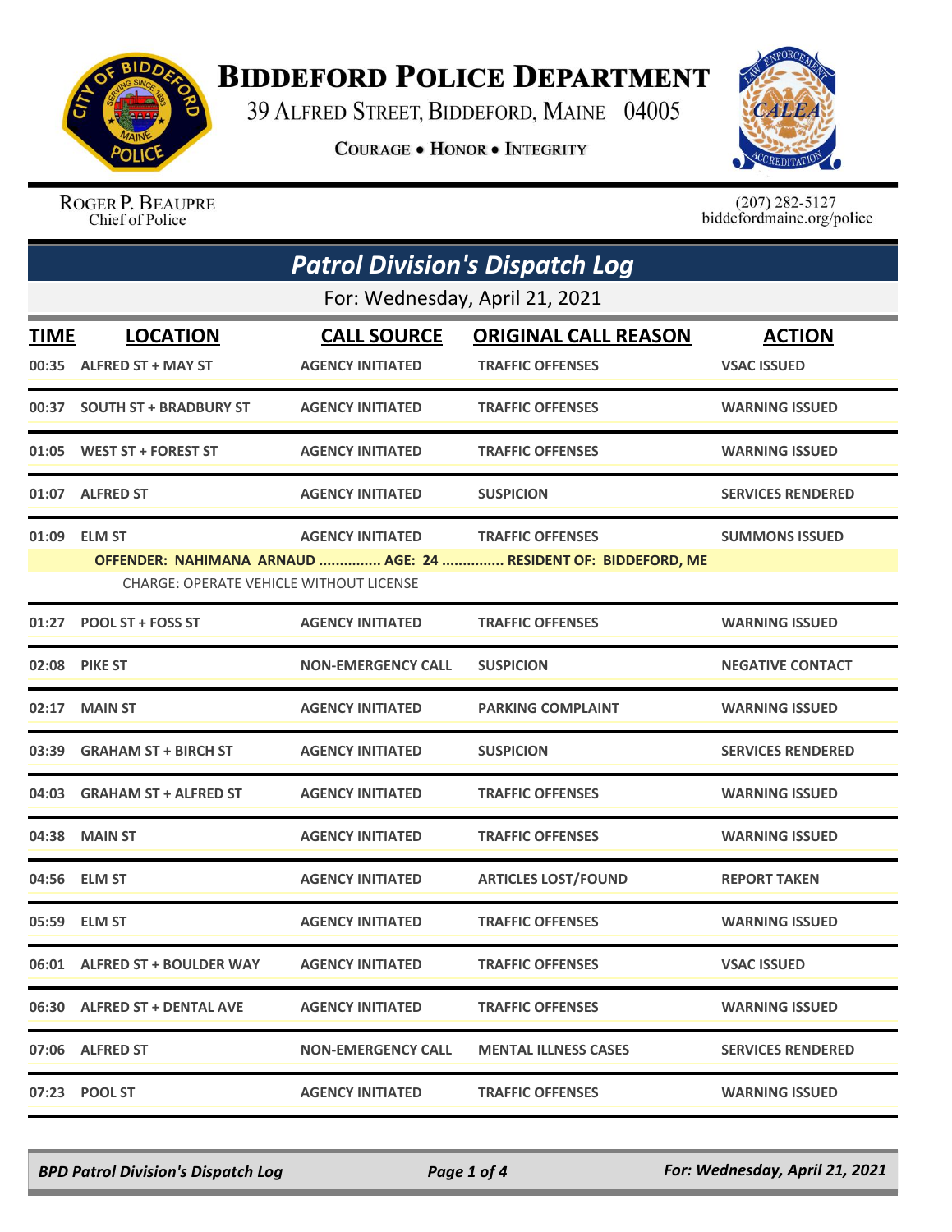| <b>TIME</b> | <b>LOCATION</b><br>07:31 POOL ST | <b>CALL SOURCE</b><br><b>AGENCY INITIATED</b>                            | <b>ORIGINAL CALL REASON</b><br><b>TRAFFIC OFFENSES</b>                                 | <b>ACTION</b><br><b>WARNING ISSUED</b> |
|-------------|----------------------------------|--------------------------------------------------------------------------|----------------------------------------------------------------------------------------|----------------------------------------|
|             | 07:34 MAY ST + ORCHARD ST        | <b>AGENCY INITIATED</b>                                                  | <b>TRAFFIC OFFENSES</b>                                                                | <b>WARNING ISSUED</b>                  |
|             | 07:41 POOL ST                    | <b>AGENCY INITIATED</b>                                                  | <b>TRAFFIC OFFENSES</b>                                                                | <b>WARNING ISSUED</b>                  |
|             | 07:48 SOUTH ST + MAY ST          | <b>AGENCY INITIATED</b>                                                  | <b>TRAFFIC OFFENSES</b>                                                                | <b>WARNING ISSUED</b>                  |
|             | 07:56 HILL ST                    | <b>AGENCY INITIATED</b>                                                  | <b>TRAFFIC OFFENSES</b>                                                                | <b>VSAC ISSUED</b>                     |
|             | 08:10 SOUTH ST                   | <b>AGENCY INITIATED</b>                                                  | <b>PAPERWORK</b>                                                                       | <b>NEGATIVE CONTACT</b>                |
|             | 08:16 ST MARTINS LN              | <b>RADIO</b>                                                             | <b>BLASTING</b>                                                                        | <b>DISPATCH HANDLED</b>                |
|             | 08:21 WEST ST                    | <b>AGENCY INITIATED</b>                                                  | <b>TRAFFIC OFFENSES</b>                                                                | <b>VSAC ISSUED</b>                     |
|             | 08:37 ALFRED ST                  | <b>WALK-IN AT STATION</b>                                                | <b>COURT ORDERED CHECK IN</b>                                                          | <b>DISPATCH HANDLED</b>                |
|             | 08:38 WEST ST                    | <b>AGENCY INITIATED</b>                                                  | <b>TRAFFIC OFFENSES</b>                                                                | <b>WARNING ISSUED</b>                  |
|             | 08:39 BRADBURY ST                | <b>AGENCY INITIATED</b>                                                  | <b>PAPERWORK</b>                                                                       | <b>PAPERWORK NOT SERVED</b>            |
|             | 08:58 POOL ST                    | <b>AGENCY INITIATED</b>                                                  | <b>TRAFFIC OFFENSES</b>                                                                | <b>VSAC ISSUED</b>                     |
|             | 09:19 POOL ST                    | <b>AGENCY INITIATED</b>                                                  | <b>TRAFFIC OFFENSES</b>                                                                | <b>WARNING ISSUED</b>                  |
| 09:24       | <b>SOUTH ST + GLENVIEW DR</b>    | <b>AGENCY INITIATED</b><br>CHARGE: OPERATING WITH SUSPENDED REGISTRATION | <b>TRAFFIC OFFENSES</b><br>OFFENDER: LAUREN R HEYWOOD  AGE: 31  RESIDENT OF: LYMAN, ME | <b>SUMMONS ISSUED</b>                  |
|             | 09:29 POOL ST                    | <b>AGENCY INITIATED</b>                                                  | <b>TRAFFIC OFFENSES</b>                                                                | <b>WARNING ISSUED</b>                  |
|             | 09:29 WINDSOR LN                 | <b>NON-EMERGENCY CALL</b>                                                | <b>CIVIL COMPLAINT</b>                                                                 | <b>CIVIL COMPLAINT</b>                 |
|             | 09:52 SACO FALLS WAY             | <b>AGENCY INITIATED</b>                                                  | <b>PAPERWORK</b>                                                                       | <b>PAPERWORK NOT SERVED</b>            |
|             | 09:54 OAK RIDGE RD               | <b>NON-EMERGENCY CALL</b>                                                | <b>DOMESTIC COMPLAINTS</b>                                                             | <b>REPORT TAKEN</b>                    |
|             | 10:00 ALFRED ST                  | <b>WALK-IN AT STATION</b>                                                | <b>COURT ORDERED CHECK IN</b>                                                          | <b>SERVICES RENDERED</b>               |
|             | 10:02 CLEAVES ST                 | <b>NON-EMERGENCY CALL</b>                                                | <b>CIVIL COMPLAINT</b>                                                                 | <b>CIVIL COMPLAINT</b>                 |
|             | 10:16 ALFRED ST + BOULDER WAY    | <b>AGENCY INITIATED</b>                                                  | <b>ANIMAL COMPLAINT</b>                                                                | <b>GONE ON ARRIVAL</b>                 |
|             | 10:33 ELM ST                     | <b>AGENCY INITIATED</b>                                                  | <b>ANIMAL COMPLAINT</b>                                                                | <b>SERVICES RENDERED</b>               |
|             | 10:37 GUINEA RD                  | <b>NON-EMERGENCY CALL</b>                                                | <b>ANIMAL COMPLAINT</b>                                                                | <b>SERVICES RENDERED</b>               |
|             | 10:52 SUMMER ST                  | <b>E-911 CALL</b>                                                        | <b>DISTURBANCE / NOISE</b>                                                             | <b>WARNING ISSUED</b>                  |

*BPD Patrol Division's Dispatch Log Page 2 of 4 For: Wednesday, April 21, 2021*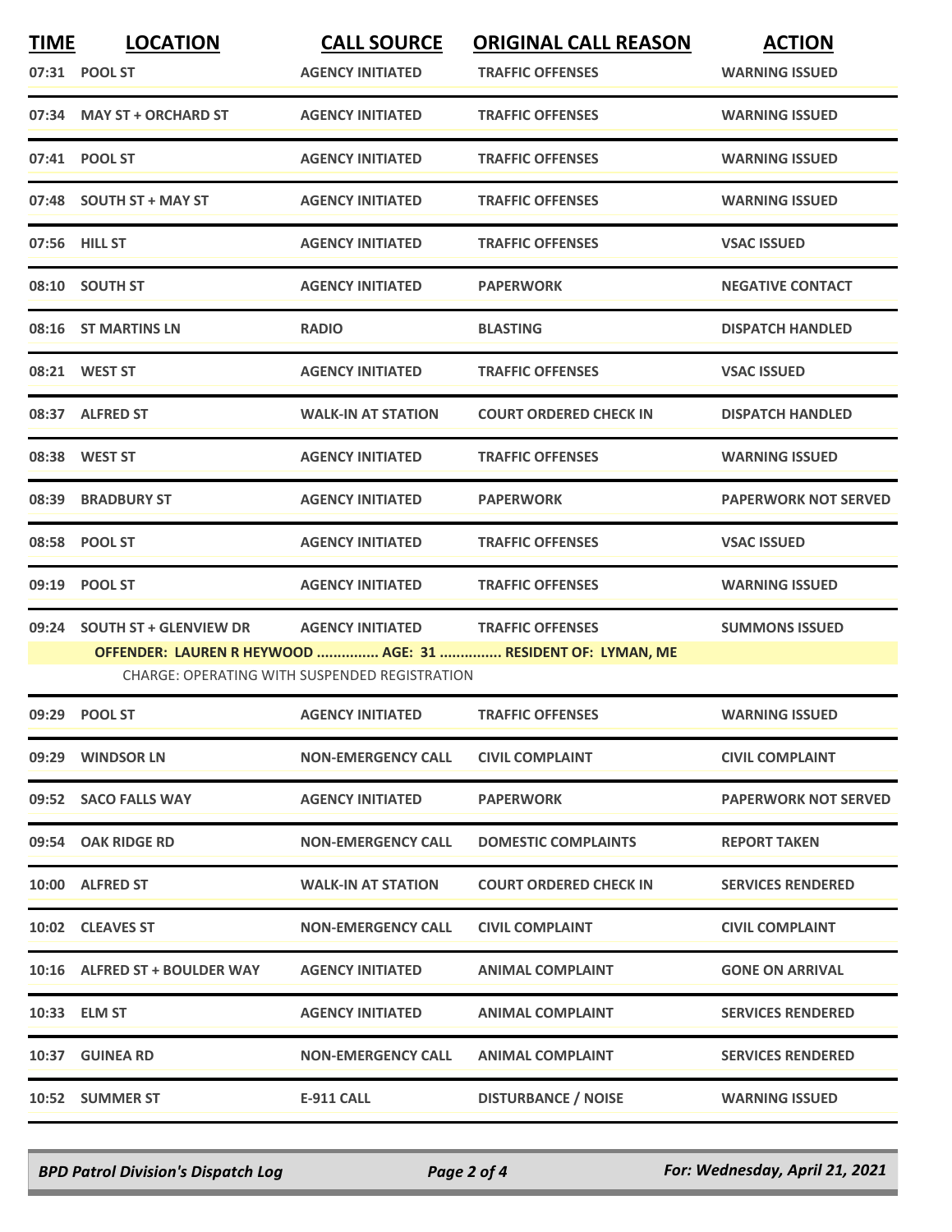| <b>TIME</b> | <b>LOCATION</b><br>11:26 SACO FALLS WAY | <b>CALL SOURCE</b><br><b>AGENCY INITIATED</b> | <b>ORIGINAL CALL REASON</b><br><b>ANIMAL COMPLAINT</b> | <b>ACTION</b><br><b>SERVICES RENDERED</b> |
|-------------|-----------------------------------------|-----------------------------------------------|--------------------------------------------------------|-------------------------------------------|
|             | 11:27 ELM ST                            | <b>NON-EMERGENCY CALL</b>                     | <b>HARASSMENT</b>                                      | <b>SERVICES RENDERED</b>                  |
|             | 12:02 POOL ST                           | <b>AGENCY INITIATED</b>                       | <b>TRAFFIC OFFENSES</b>                                | <b>VSAC ISSUED</b>                        |
|             | 12:03 HILLS BEACH RD                    | <b>NON-EMERGENCY CALL</b>                     | ATTEMPTED/THREATENED SUICIDE TRANSPORT TO HOSPITAL     |                                           |
|             | 12:10 ST MARYS ST                       | <b>AGENCY INITIATED</b>                       | <b>PRO-ACTIVE DV RESPONSE TEAM</b>                     | <b>NO VIOLATION</b>                       |
|             | 12:24 POOL ST                           | <b>AGENCY INITIATED</b>                       | <b>TRAFFIC OFFENSES</b>                                | <b>WARNING ISSUED</b>                     |
| 12:36       | <b>LEMIEUX ST</b>                       | <b>NON-EMERGENCY CALL</b>                     | <b>PARKING COMPLAINT</b>                               | <b>SERVICES RENDERED</b>                  |
|             | 13:40 MYRTLE ST                         | <b>NON-EMERGENCY CALL</b>                     | <b>ANIMAL COMPLAINT</b>                                | <b>GONE ON ARRIVAL</b>                    |
|             | 13:42 ELM ST                            | <b>AGENCY INITIATED</b>                       | <b>ANIMAL COMPLAINT</b>                                | <b>SERVICES RENDERED</b>                  |
|             | 13:52 POOL ST                           | <b>AGENCY INITIATED</b>                       | <b>TRAFFIC OFFENSES</b>                                | <b>VSAC ISSUED</b>                        |
|             | 13:53 POOL ST                           | E-911 CALL                                    | <b>SUSPICION</b>                                       | <b>NO ACTION REQUIRED</b>                 |
|             | 13:54 ADAMS ST                          | <b>E-911 CALL</b>                             | <b>FRAUD / SCAM</b>                                    | <b>REPORT TAKEN</b>                       |
|             | 14:12 ALFRED ST                         | <b>E-911 CALL</b>                             | <b>JUVENILE OFFENSES</b>                               | <b>SERVICES RENDERED</b>                  |
| 14:16       | <b>POOL ST</b>                          | <b>AGENCY INITIATED</b>                       | <b>TRAFFIC OFFENSES</b>                                | <b>WARNING ISSUED</b>                     |
|             | 14:24 ELM ST                            | <b>NON-EMERGENCY CALL</b>                     | <b>SHOPLIFTING</b>                                     | <b>REPORT TAKEN</b>                       |
|             | 14:51 MARINER WAY                       | <b>NON-EMERGENCY CALL</b>                     | <b>SUSPICION</b>                                       | <b>NEGATIVE CONTACT</b>                   |
|             | <b>14:58 SPRINGBROOK DR</b>             | <b>NON-EMERGENCY CALL</b>                     | 911 MISUSE                                             | <b>SERVICES RENDERED</b>                  |
|             | <b>15:20 BIDDEFORD GATEWAY CTR</b>      | <b>E-911 CALL</b>                             | 911 MISUSE                                             | <b>DISPATCH HANDLED</b>                   |
|             | 15:34 BACON ST                          | <b>NON-EMERGENCY CALL</b>                     | <b>ARTICLES LOST/FOUND</b>                             | <b>NO ACTION REQUIRED</b>                 |
|             | 15:42 CLIFFORD ST                       | <b>NON-EMERGENCY CALL</b>                     | <b>CIVIL COMPLAINT</b>                                 | <b>SERVICES RENDERED</b>                  |
|             | <b>17:12 HILL ST</b>                    | <b>AGENCY INITIATED</b>                       | <b>TRAFFIC OFFENSES</b>                                | <b>WARNING ISSUED</b>                     |
|             | 17:44 SOUTH ST                          | <b>AGENCY INITIATED</b>                       | <b>TRAFFIC OFFENSES</b>                                | <b>VSAC ISSUED</b>                        |
|             | 17:49 WASHINGTON ST                     | <b>NON-EMERGENCY CALL</b>                     | <b>MENTAL ILLNESS CASES</b>                            | <b>SERVICES RENDERED</b>                  |
|             | 17:53 SCHOOL ST                         | <b>NON-EMERGENCY CALL</b>                     | <b>PARKING COMPLAINT</b>                               | <b>SERVICES RENDERED</b>                  |
|             | 17:56 MEDICAL CENTER DR                 | <b>WALK-IN AT STATION</b>                     | <b>MENTAL ILLNESS CASES</b>                            | <b>TRANSPORT TO HOSPITAL</b>              |

*BPD Patrol Division's Dispatch Log Page 3 of 4 For: Wednesday, April 21, 2021*